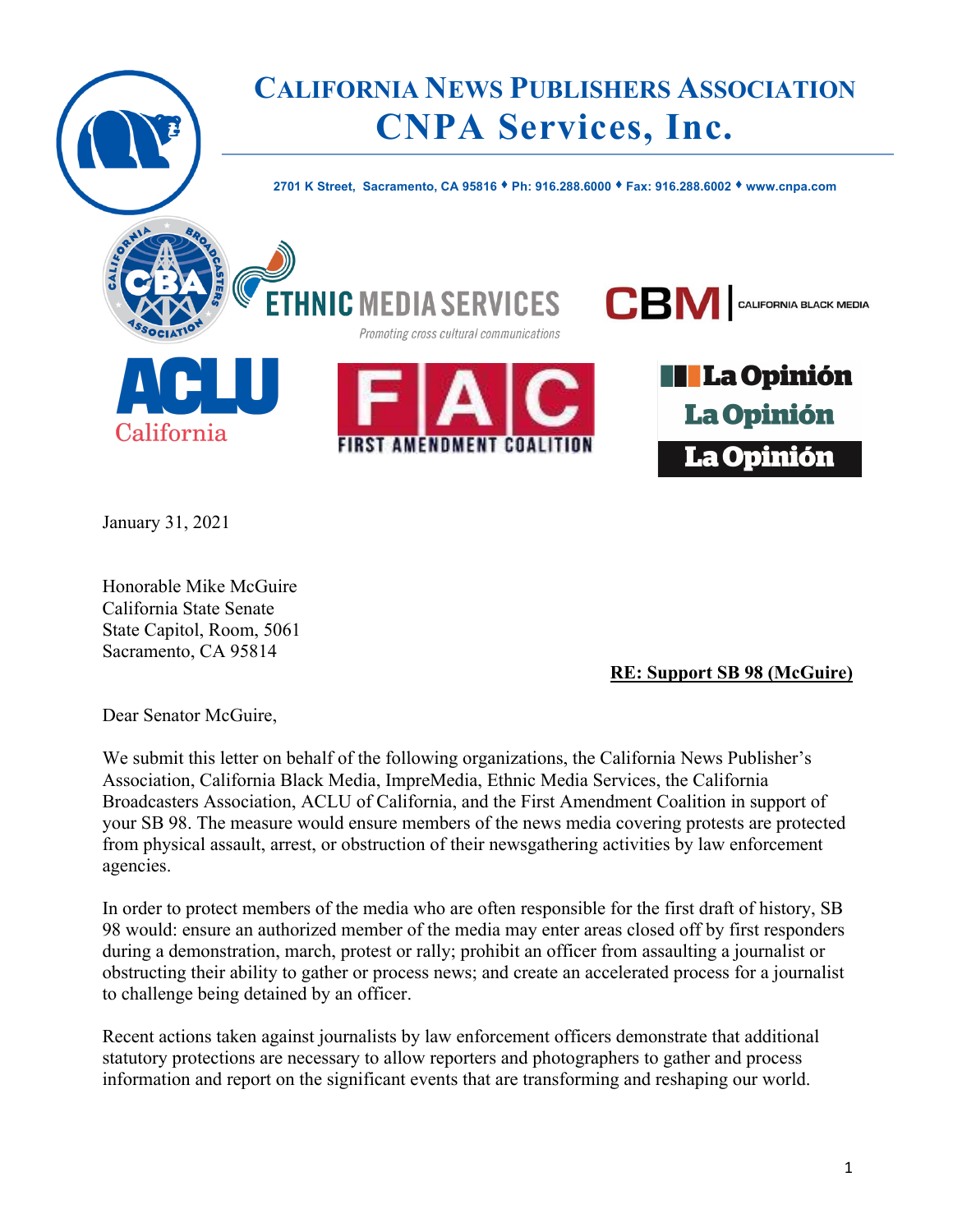In California and across the country police have arrested, detained, and have physically assaulted journalists with rubber bullets, pepper spray, tear gas, batons, and fists. In many cases there are strong indications that the officers injuring journalists knew their targets were members of the press.

The following incidents show the blatant disregard for the safety of journalists engaged in constitutionally protected activities by law enforcement during protest activities in the state:

- San Diego Union-Tribune reporter Andrew Dyer was shot with pepper balls while he was documenting protests in La Mesa, California, on May 31, 2020.
- Barbara Davidson, a Pulitzer Prize-winning photojournalist, was covering a protest in Los Angeles when a police officer told her to move. She showed him her credentials, he responded he did not care, she again identified herself as press, and, as she began to walk away, the officer shoved her causing her to trip and hit her head on a fire hydrant;
- Cerise Castle, a reporter for National Public Radio's Santa Monica affiliate, KCRW, was shot with a rubber bullet while holding her press badge above her head. She said she was shot by an LAPD officer with whom she had just locked eyes;
- Katie Nielsen, a reporter with KPIX 5 News, was detained by officers in Oakland, while repeatedly identifying herself as press and with visible credentials. The detention was brief but interrupted her reporting on a peaceful protest organized by Oakland Tech High School students;
- Leonardo Castañeda, a reporter with the San Jose Mercury News, was zip-tied and detained by police in San Francisco;
- Jintak Han, a photographer and reporter with the University of California at Los Angeles's student newspaper, the Daily Bruin, was shot at with rubber bullets as he tried to return to his car after covering protests. He was wearing his press pass, a white helmet, a vest emblazoned with "PRESS" and was carrying three cameras;
- Adolfo Guzman-Lopez, a clearly identifiable radio journalist with KPCC in Los Angeles, was shot in the throat with a rubber bullet while covering protests in Long Beach, leaving a bloody red welt. "I felt it was a direct hit to my throat," the radio reporter said.
- In Minneapolis, Molly Hennessy-Fiske, a Los Angeles Times reporter, and Carolyn Cole, a Los Angeles Times photographer (also with a "press" flak jacket), had to escape over a wall after being gassed and shot with rubber bullets at point blank range.
- In Santa Monica, BuzzFeed News reporter Brianna Sacks was detained by Santa Monica police while documenting protests on May 31, 2020.

The right of the press to document police activity is foundational to our democracy and has long been recognized and protected by the courts. News reporting on police conduct serves the crucial First Amendment interest in promoting the "free discussion of governmental affairs." Mills v. Alabama, 384 U.S. 214, 218 (1966). Further, the ability journalists to cover people exercising their First Amendment to petition the government and assemble is crucial to continuing a dialog on the difficult issues our society faces.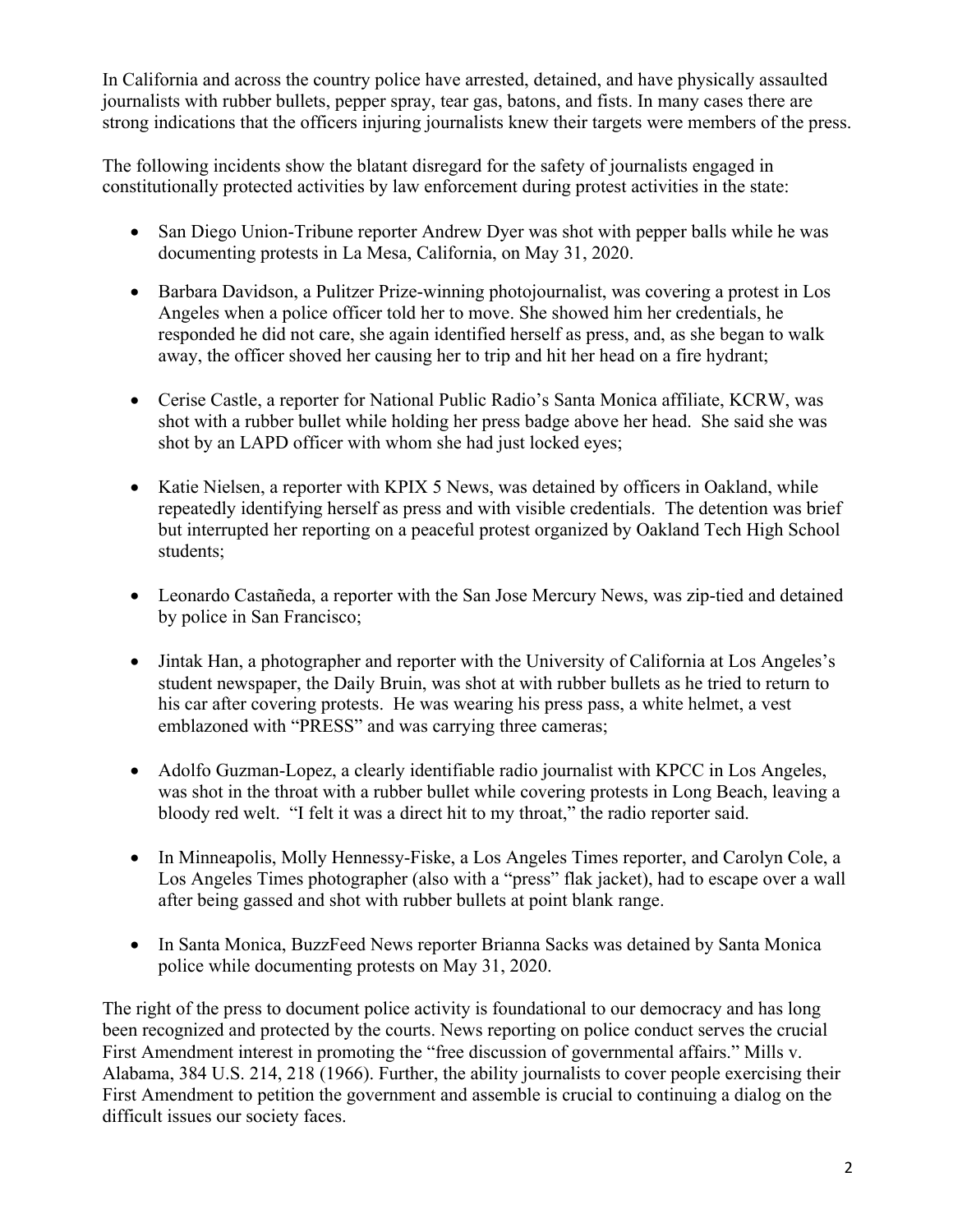In a turbulent and troubled time and with an abundance of misinformation flooding information channels, journalists need to be able to gather and report facts without having to fear that they will be shot at or arrested by law enforcement officers simply because they are trying to provide context and help us all understand the significance of these events.

Police attacks on journalists are what we expect from third world countries. SB 98 would make clear that it is the policy of this state that assaults and obstructions designed to prevent the constitutionally protected free flow of information to Californians will not be tolerated.

CNPA, California Black Media, ImpreMedia, Ethnic Media Services, the California Broadcasters Association, and the First Amendment Coalition applaud your efforts to protect journalists from being targeted by police and hold officers who target members of the press accountable. For all of these reasons, CNPA, California Black Media, ImpreMedia, Ethnic Media Services, the California Broadcasters Association, and the First Amendment Coalition, strongly support SB 98 and we look forward to working with you to obtain the Governor's signature on this important piece of legislation.

Sincerely,

B. Bassett

Brittney Barsotti General Counsel, CNPA

Regina Brown Wilson

Regina Brown Wilson Executive Director, California Black Media

Arturo Carmona Senior Policy & Public Affairs Advisor, ImpreMedia

Sandy Close<br>Sandy Close Founder, Ethnic Media Services

David Snyder Executive Director, First Amendment Coalition